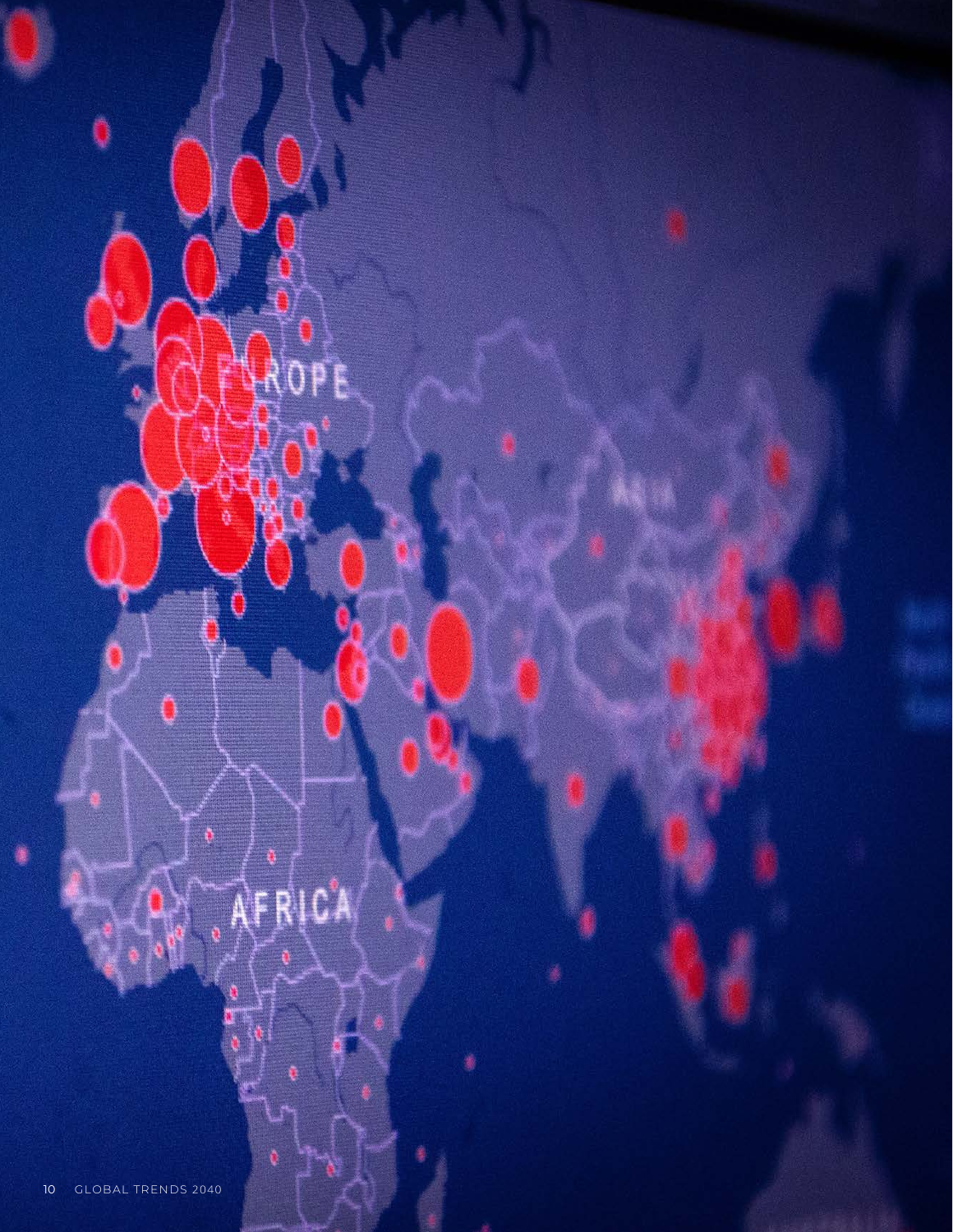# The COVID-19 Factor: Expanding Uncertainty

**T HE COVID-19 PANDEMIC EMERGED GLOBALLY IN 2020, WREAKING HAVOC ACROSS THE WORLD, KILLING MORE THAN 2.5 MILLION PEOPLE AS OF EARLY 2021, DEVAS-TATING FAMILIES AND COMMUNITIES, AND DISRUPTING ECONOMIES AND POLITI-CAL DYNAMICS WITHIN AND BETWEEN COUNTRIES. PREVIOUS GLOBAL TRENDS EDITIONS FORECASTED THE POTENTIAL FOR NEW DISEASES AND EVEN IMAGINED SCENARIOS WITH A PANDEMIC, BUT WE LACKED A FULL PICTURE OF THE BREADTH AND DEPTH OF ITS** 

disruptive potential. COVID-19 has shaken long-held assumptions about resilience and adaptation and created new uncertainties about the economy, governance, geopolitics, and technology.

To understand and assess the impact of this crisis, we examined and debated a broad range of our assumptions and assessments related to key global trends. We asked a series of questions: Which existing trends will endure, which trends are accelerating or decelerating because of the pandemic, and where are we likely to experience fundamental, systemic shifts? Are the disruptions temporary or could the pandemic unleash new forces to shape the future? Much like the terrorist attacks of 11 September 2001, the COVID-19 pandemic is likely to produce some changes that will be felt for years to come and change the way we live, work, and govern domestically and internationally. How great these will be, however, is very much in question.

## ACCELERATING, SHARPENING SOME TRENDS

The pandemic and corresponding national responses appear to be honing and accelerating several trends that were already underway before the outbreak. COVID-19 brought global health and healthcare issues into sharp relief, exposed and in some cases widened social fissures, underscored vast disparities in healthcare access and infrastructure, and interrupted efforts to combat other diseases. The pandemic also highlighted weaknesses in the international coordination on health crises and the mismatch between existing institutions, funding levels, and future health challenges.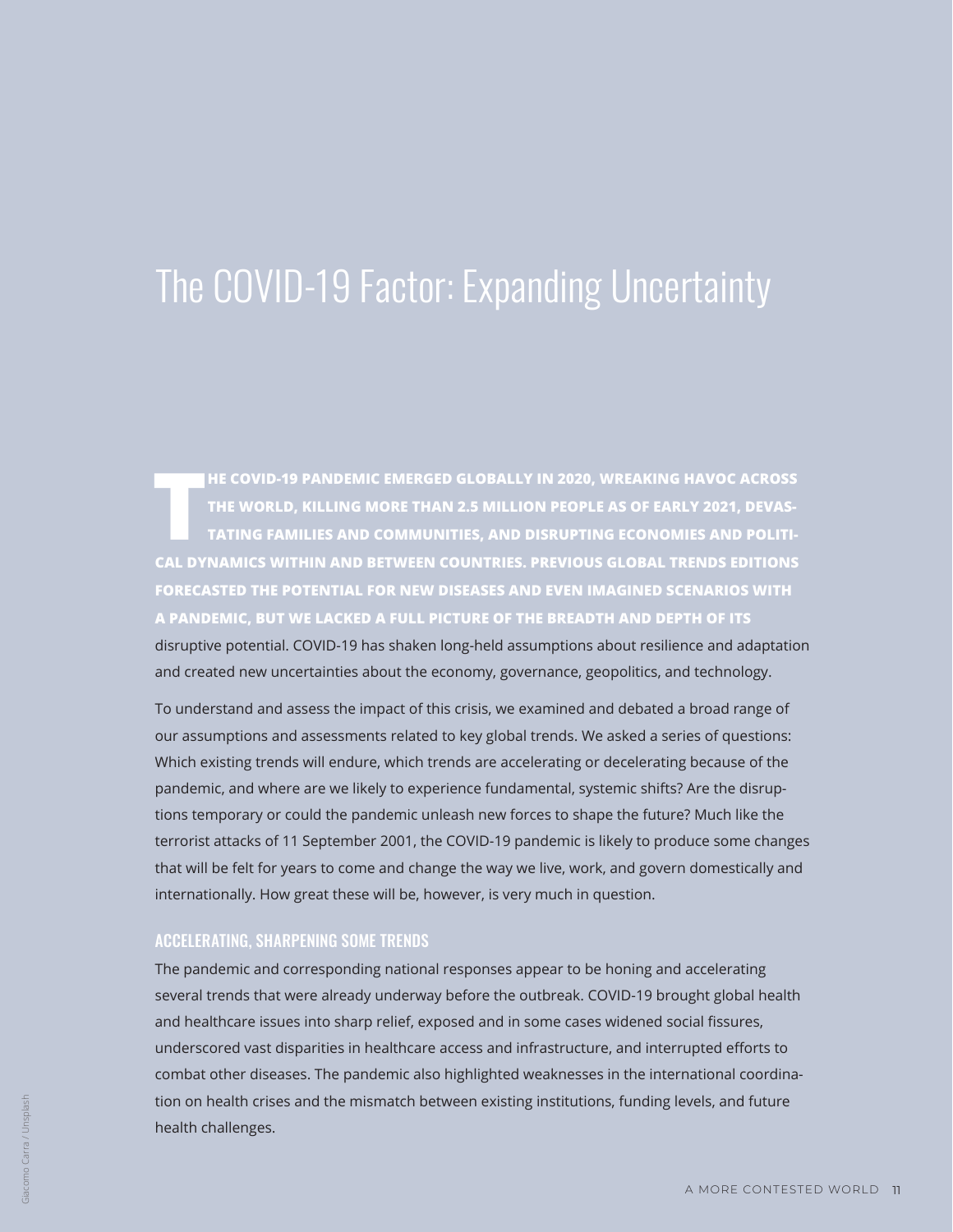**Catalyzing Economic Trends.** Lockdowns, quarantines, and the closing of international borders have catalyzed some pre-existing economic trends, including diversification in global supply chains, increased national debt, and greater government intervention in economies. Moving forward, the character of globalization may retain some of the changes from this crisis period, and debt, particularly for developing economies, will strain national capacities for many years.

#### **Reinforcing Nationalism and Polarization.**

Nationalism and polarization have been on the rise in many countries, especially exclusionary nationalism. Efforts to contain and manage the virus have reinforced nationalist trends globally as some states turned inward to protect their citizens and sometimes cast blame on marginalized groups. The response to the pandemic has fueled partisanship and polarization in many countries as groups argue over the best way to respond and seek scapegoats to blame for spreading the virus and for slow responses.

**Deepening Inequality.** The disproportionate economic impact of COVID-19 on low-income earners has caused them to fall further behind. When COVID-19 is finally controlled, many families are likely to have experienced further setbacks, especially those working in the service or informal sectors or who left the workforce to provide dependent care—predominantly women. The pandemic has exposed the digital divide within and between countries while spurring efforts to improve Internet access.

**Straining Governance.** The pandemic is straining government capacity for services and contributing to already low levels of trust in institutions in countries that have not effectively handled the response. The pandemic is exacerbating the confusing and polarized information environment that is undermining public confidence in health authorities, particularly in open societies. Illiberal regimes in some countries are using the pandemic as a pretext

to more severely crack down on dissent and restrict civic freedoms, conditions that may outlive the disease.

**Highlighting Failed International Cooperation.** The COVID-19 pandemic exposed the weaknesses and political cleavages in international institutions, such as the World Health Organization (WHO) and United Nations, and called into question countries' ability and willingness to cooperate multilaterally to address common challenges beyond infectious disease, particularly climate change. The WHO, which has faced significant funding difficulties and resistance to mandatory surveillance regimes, is facing its gravest shock in nearly two decades. The crisis, however, may ultimately lead actors to make deeper reforms, standardize data collection and sharing, and forge new public-private partnerships.

**Elevating the Role of Nonstate Actors.** Nonstate actors, ranging from the Gates Foundation to private companies, have been crucial to vaccine research or retrofitting equipment to mass produce medical supplies and personal protective equipment. Nonstate networks will complement national and intergovernmental action in future health crises, including early warning, treatment, facilitation of data-sharing, and vaccine development.

#### WHILE OTHERS DECELERATE OR REVERSE

COVID-19 is slowing and possibly reversing some longstanding trends in human development, especially the reduction of poverty and disease and closing gender inequality gaps. The longest lasting reversals may be in poverty reduction across Africa, Latin America, and South Asia, followed by losses in gender equality. The resources devoted to fighting COVID-19 and social restrictions could reverse years of progress against malaria, measles, polio, and other infectious diseases by consuming key financial, material, and personnel resources.

The COVID-19 emergency may bring regions together in ways that previous crises have not.